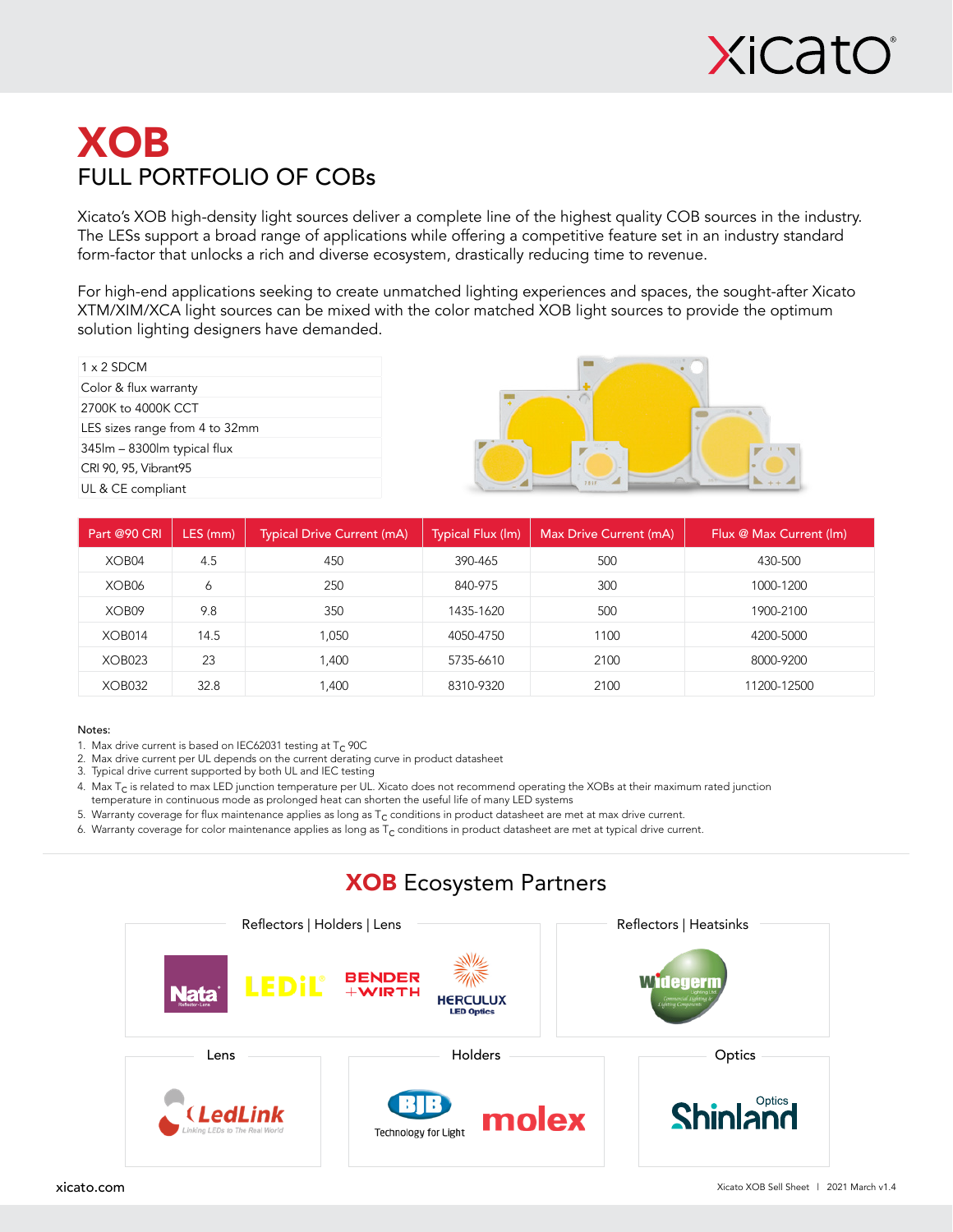

# **XOB**

## GLOBAL PARTNERS

Xicato's XOB has wide adoption globally with well-known luminaire manufacturers. With Xicato Inside™, these manufacturers offer spots, downlights and track lights with the best in industry light quality.



|                                      | <b>NORTH AMERICA</b>                |                           |  |  |  |  |  |
|--------------------------------------|-------------------------------------|---------------------------|--|--|--|--|--|
| <b>LF Illumination</b>               | Intense Lighting (Div of Leviton)   | <b>Deco Lighting</b>      |  |  |  |  |  |
| IfIllumination.com                   | intenselighting.com                 | getdeco.com               |  |  |  |  |  |
| Amiga Light                          | <b>BK Lighting</b>                  | <b>Lindsley Lighting</b>  |  |  |  |  |  |
| amigaLight.com                       | bklighting.com                      | lindsleylighting.com      |  |  |  |  |  |
| <b>EUROPE</b>                        |                                     |                           |  |  |  |  |  |
| <b>OZ Lighting</b>                   | Synova Licht-und Sensortechnik GmbH | <b>Proliad</b>            |  |  |  |  |  |
| ozlighting.com                       | synova-group.de                     | proliad.com/en            |  |  |  |  |  |
| <b>InstaLighting GmbH</b>            | Palagi                              | <b>Flos Architectural</b> |  |  |  |  |  |
| instalighting.de                     | palagi.it                           | flos.com                  |  |  |  |  |  |
| Luce 5                               | Berla                               | Reggiani                  |  |  |  |  |  |
| luce <sub>5.it</sub>                 | berla.nl                            | reggiani.it               |  |  |  |  |  |
| <b>Steng Licht</b>                   | alphaLED                            | <b>Procedes Hallier</b>   |  |  |  |  |  |
| steng.de/en                          | alphaled.co.uk                      | procedeshallier.fr        |  |  |  |  |  |
| <b>Stoane Lighting</b>               | Elpro Lichttechnik GmbH             | <b>Eurosep</b>            |  |  |  |  |  |
| stoanelighting.com                   | elpro-leuchten.de                   | eurosep.com               |  |  |  |  |  |
| 380-750                              | <b>Nordeon</b>                      | <b>Lucent Lighting</b>    |  |  |  |  |  |
| 380-750nm.com                        | nordeon.com                         | lucent-lighting.com       |  |  |  |  |  |
| Schmitz/Wila<br>schmitz-wila.com     | Kreon<br>kreon.com/en/catalogue     |                           |  |  |  |  |  |
| Zumtobel<br>zumtobel.com             | Viabizzuno<br>viabizzuno.com        |                           |  |  |  |  |  |
| <b>ASIA PACIFIC</b>                  |                                     |                           |  |  |  |  |  |
| <b>VJC</b>                           | <b>JSLamp</b>                       | <b>JetGlory</b>           |  |  |  |  |  |
| vjclighting.com                      | jslamp.co                           | jet-glory.com             |  |  |  |  |  |
| <b>JCLighting</b>                    | Comley                              | <b>CDN</b>                |  |  |  |  |  |
| chinajclighting.com                  | comelylite.com                      | cdnlighting.cc            |  |  |  |  |  |
| <b>QALighting</b>                    | <b>SAT</b><br>en.sat-lighting.com   | <b>CP Compact</b><br>HК   |  |  |  |  |  |
| FormaLighting                        | LightX                              | <b>Tejas</b>              |  |  |  |  |  |
| formalighting.com                    | lightx.hk                           | tejas.com.hk/en           |  |  |  |  |  |
| <b>WK Lighting</b><br>wklighting.com | <b>Zodiac</b><br>zodiaclighting.com | <b>BKA</b>                |  |  |  |  |  |
| Kobe International<br>kobe-int.co.jp | Yamagiwa<br>en.yamagiwa.co.jp       |                           |  |  |  |  |  |

Best color quality. Highest performance. Most reliable. Best in class warranty.